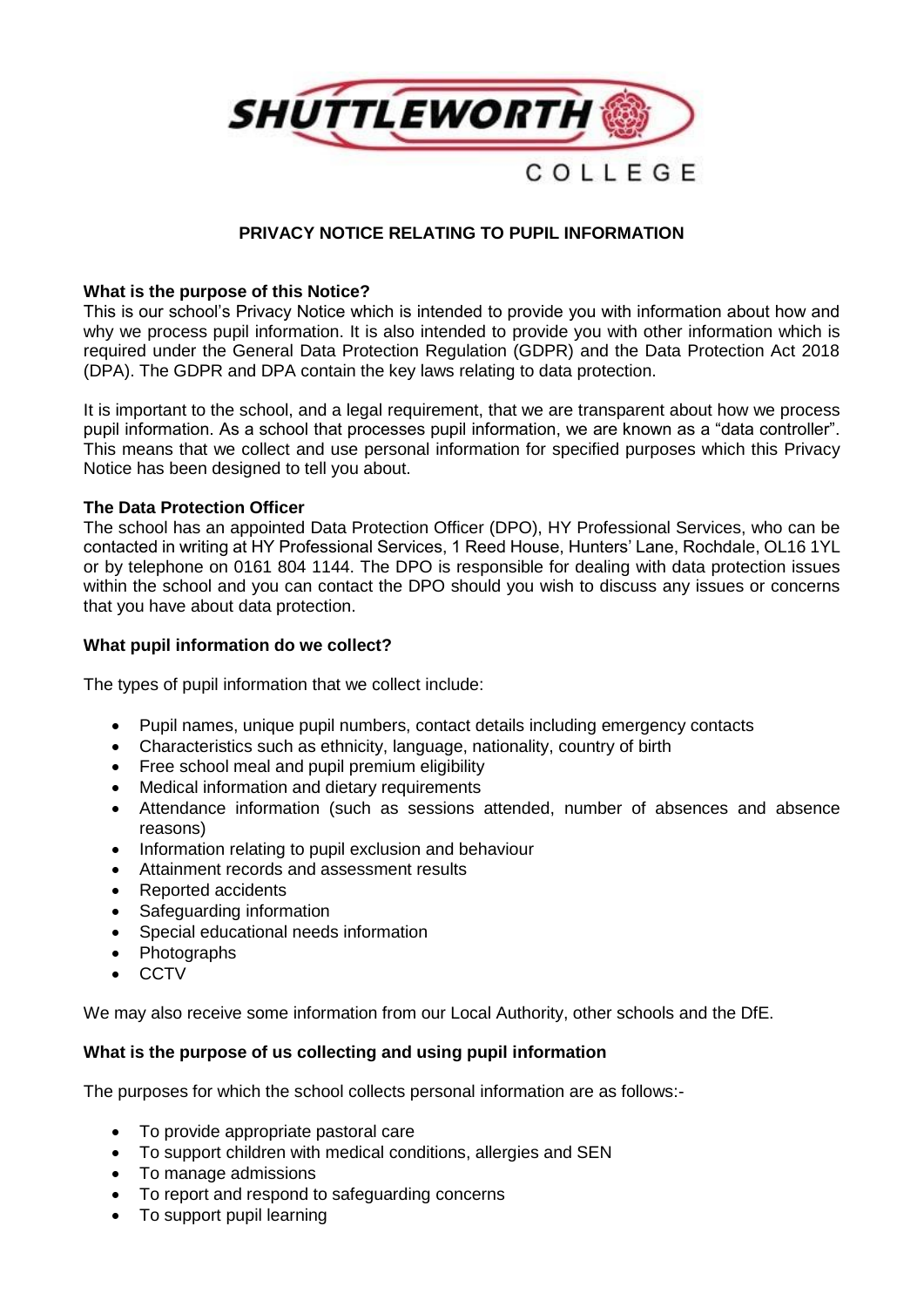- To provide school meals
- To monitor and report on their progress
- To ensure that pupils are safe when attending organised trips, participating in extracurricular activities and events.
- To promote the school and celebrate educational achievement

# **Why is it lawful to collect this pupil information?**

As a school, we are subject to a wide range of laws which we must comply with to further pupil education and to safeguard their well-being. To comply with these laws, we only process personal information as far as is necessary to meet those obligations. We also process some of the information described in this privacy notice to carry out public tasks vested in us to effectively manage the school

Whilst the majority of pupil information you provide to us is mandatory, some of it is provided to us on a voluntary basis. In order to comply with the GDPR, we will inform you whether you are required to provide certain pupil information to us or if you have a choice. If you have a choice, then we will obtain your consent first. Even if you consent to us collecting and using personal information, you have a right to withdraw consent at any time.

Some types of pupil information are regarded as more sensitive under the GDPR and referred to as being a 'special category' of personal information. Where we process this type of personal information, it will often be processed for reasons of substantial public interest. In other circumstances, we will obtain your explicit consent first (such as where we process biometric data).

### **Who will we share pupil information with?**

Those who we may share pupil information with include the following:-

- Our local authority;
- The Department for Education (DfE);
- Other education providers;
- Examination boards;
- School nurse and other professional support staff;
- Health and Safety Executive:
- Multi-agency partners
- Service providers who provide learning platforms, IT and communication tools.

# **Why we share pupil information**

We do not share information about our pupils with anyone without consent unless the law and our policies allow us to do so. We share pupils' data with the Department for Education (DfE) on a statutory basis. This data sharing underpins school funding and educational attainment policy and monitoring.

We are required to share information about our pupils with our local authority (LA) and the Department for Education (DfE) under The Education (Information About Individual Pupils) (England) Regulations 2013.

#### **Data collection requirements:**

To find out more about the data collection requirements placed on us by the Department for Education (for example; via the school census) go to [https://www.gov.uk/education/data-collection-and](https://www.gov.uk/education/data-collection-and-censuses-for-schools)[censuses-for-schools.](https://www.gov.uk/education/data-collection-and-censuses-for-schools)

# **National Pupil Database (NPD)**

The NPD is owned and managed by the Department for Education and contains information about pupils in schools in England. It provides invaluable evidence on educational performance to inform independent research, as well as studies commissioned by the Department. It is held in electronic format for statistical purposes. This information is securely collected from a range of sources including schools, local authorities and awarding bodies.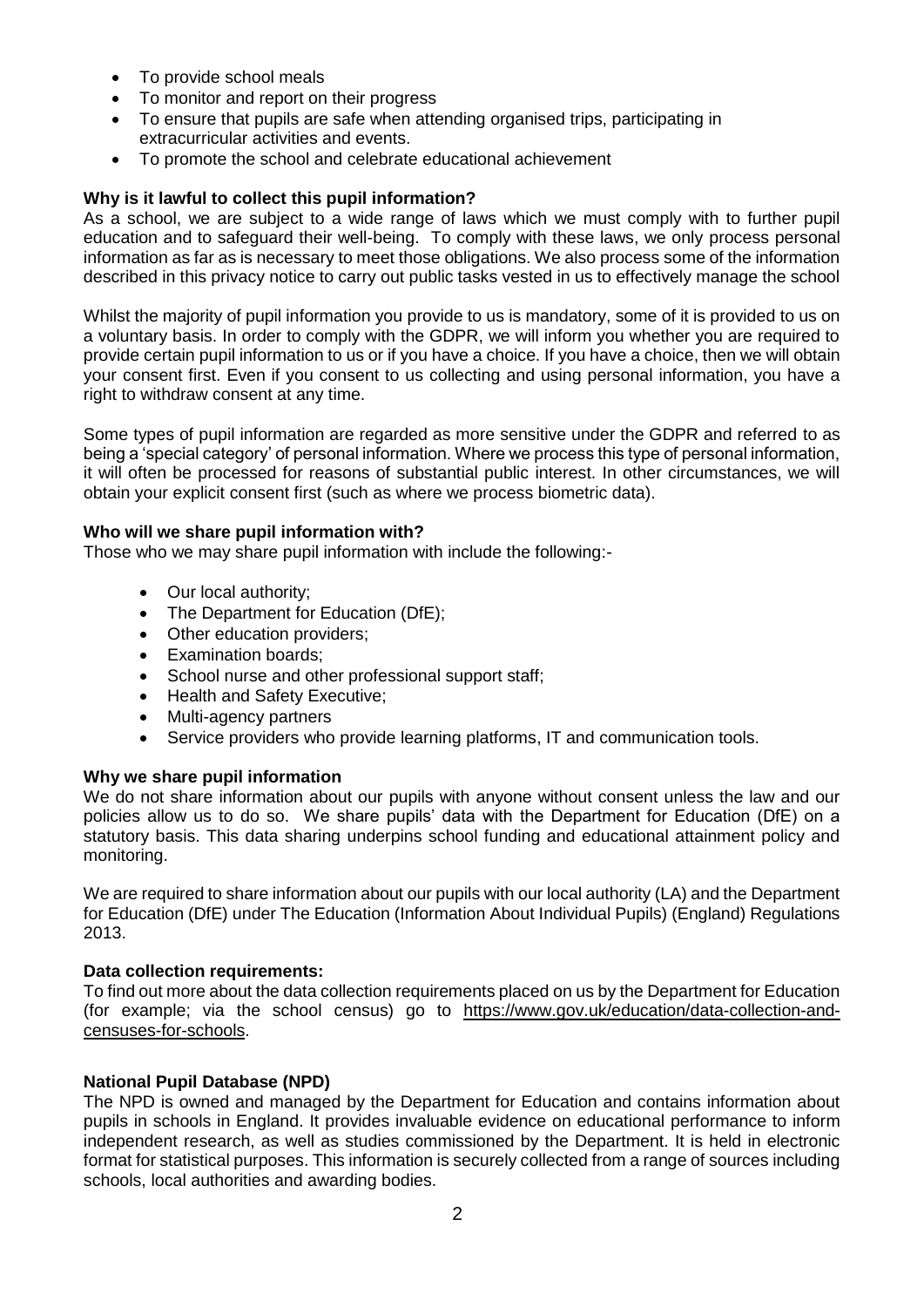We are required by law, to provide information about our pupils to the DfE as part of statutory data collections such as the school census and early years' census. Some of this information is then stored in the NPD. The law that allows this is the Education (Information About Individual Pupils) (England) Regulations 2013.

To find out more about the NPD, go to https://www.gov.uk/government/publications/national-pupildatabase-user-guide-and-supporting-information .

The department may share information about our pupils from the NPD with third parties who promote the education or well-being of children in England by:

- conducting research or analysis
- producing statistics
- providing information, advice or guidance

The Department has robust processes in place to ensure the confidentiality of our data is maintained and there are stringent controls in place regarding access and use of the data. Decisions on whether DfE releases data to third parties are subject to a strict approval process and based on a detailed assessment of:

- who is requesting the data
- the purpose for which it is required
- the level and sensitivity of data requested: and
- the arrangements in place to store and handle the data

To be granted access to pupil information, organisations must comply with strict terms and conditions covering the confidentiality and handling of the data, security arrangements and retention and use of the data.

For more information about the department's data sharing process, please visit: <https://www.gov.uk/data-protection-how-we-collect-and-share-research-data>

For information about which organisations the department has provided pupil information, (and for which project), please visit the following website:

<https://www.gov.uk/government/publications/national-pupil-database-requests-received>

To contact DfE:<https://www.gov.uk/contact-dfe>

#### **How long will we hold pupil information for?**

We will hold pupil information for a period of time specified by law and as detailed within our retention policy. For more information, please contact the School Business Manager or DPO.

#### **Requesting access to your personal data**

Under data protection legislation, parents and pupils have the right to request access to information about them that we hold. To make a request for your personal information, or be given access to your child's educational record, please contact the School Business Manager or DPO.

You also have the right to:

- Object to processing of personal data that is likely to cause, or is causing, damage or distress;
- Prevent processing for the purpose of direct marketing
- Object to decisions being taken by automated means
- In certain circumstances, have inaccurate personal data rectified, blocked, erased or destroyed and